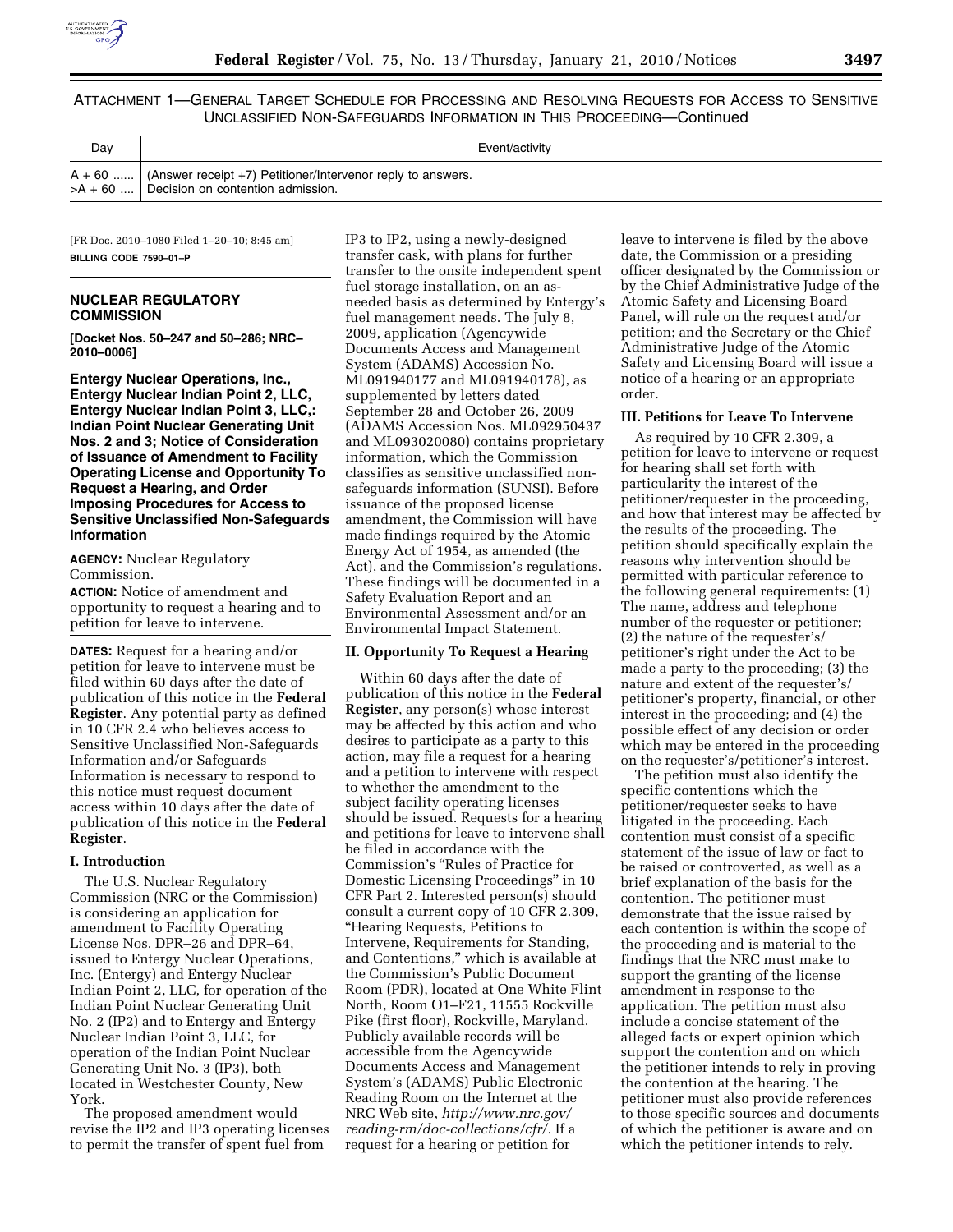Finally, the petition must include sufficient information to show that a genuine dispute exists with the applicant on a material issue of law or fact, including references to specific portions of the application for amendment that the petitioner disputes and the supporting reasons for each dispute, or, if the petitioner believes that the application for amendment fails to contain information on a relevant matter as required by law, the identification of each failure and the supporting reasons for the petitioner's belief. Contentions shall be limited to matters within the scope of the license amendment under consideration. The contention must be one which, if proven, would entitle the petitioner/ requester to relief. A petitioner/ requester who fails to satisfy these requirements with respect to at least one contention will not be permitted to participate as a party.

Those permitted to intervene become parties to the proceeding, subject to any limitations in the order granting leave to intervene, and have the opportunity to participate fully in the conduct of the hearing with respect to resolution of that person's admitted contentions, including the opportunity to present evidence and to submit proposed Board questions or a cross-examination plan for cross-examination of witnesses, consistent with NRC regulations, policies, and procedures. The Licensing Board, if one is appointed, will set the time and place for any prehearing conferences and evidentiary hearings.

Non-timely petitions for leave to intervene and contentions, amended petitions, and supplemental petitions will not be entertained absent a determination by the Commission, the Licensing Board or a Presiding Officer that the petition should be granted and/ or the contentions should be admitted based on a balancing of the factors specified in 10 CFR 2.309(c)(1)(i)–(viii).

A State, county, municipality, Federally-recognized Indian Tribe, or agencies thereof, may submit a petition to the Commission to participate as a party under 10 CFR 2.309(d)(2). The petition should state the nature and extent of the petitioner's interest in the proceeding. The petition should be submitted to the Commission within 60 days after the date of publication of this notice in the **Federal Register**. The petition must be filed in accordance with the filing instructions in section IV of this document, and should meet the requirements for petitions for leave to intervene set forth in this section, except that States and Federallyrecognized Indian tribes do not need to address the standing requirements in 10

CFR 2.309(d)(1) if the facility is located within their boundaries. The entities listed above could also seek to participate in a hearing as a nonparty participant pursuant to 10 CFR 2.315(c).

#### **IV. Electronic Submissions (E-Filing)**

All documents filed in NRC adjudicatory proceedings, including a request for hearing, a petition for leave to intervene, any motion or other document filed in the proceeding prior to the submission of a request for hearing or petition to intervene, and documents filed by interested governmental entities participating under 10 CFR 2.315(c), must be filed in accordance with the NRC E-Filing rule (72 FR 49139, August 28, 2007). The E-Filing process requires participants to submit and serve all adjudicatory documents over the internet, or in some cases to mail copies on electronic storage media. Participants may not submit paper copies of their filings unless they seek an exemption in accordance with the procedures described below.

To comply with the procedural requirements of E-Filing, at least ten (10) days prior to the filing deadline, the participant should contact the Office of the Secretary by e-mail at *hearing.docket@nrc.gov,* or by telephone at (301) 415–1677, to request (1) a digital ID certificate, which allows the participant (or its counsel or representative) to digitally sign documents and access the E-Submittal server for any proceeding in which it is participating; and (2) advise the Secretary that the participant will be submitting a request or petition for hearing (even in instances in which the participant, or its counsel or representative, already holds an NRCissued digital ID certificate). Based upon this information, the Secretary will establish an electronic docket for the hearing in this proceeding if the Secretary has not already established an electronic docket.

Information about applying for a digital ID certificate is available on NRC's public Web site at *http:// www.nrc.gov/site-help/e-submittals/ apply-certificates.html.* System requirements for accessing the E-Submittal server are detailed in NRC's ''Guidance for Electronic Submission,'' which is available on the agency's public Web site at *http://www.nrc.gov/ site-help/e-submittals.html.* Participants may attempt to use other software not listed on the Web site, but should note that the NRC's E-Filing system does not support unlisted software, and the NRC Meta System Help Desk will not be able

to offer assistance in using unlisted software.

If a participant is electronically submitting a document to the NRC in accordance with the E-Filing rule, the participant must file the document using the NRC's online, Web-based submission form. In order to serve documents through EIE, users will be required to install a Web browser plugin from the NRC Web site. Further information on the Web-based submission form, including the installation of the Web browser plug-in, is available on the NRC's public Web site at *http://www.nrc.gov/site-help/esubmittals.html.* 

Once a participant has obtained a digital ID certificate and a docket has been created, the participant can then submit a request for hearing or petition for leave to intervene. Submissions should be in Portable Document Format (PDF) in accordance with NRC guidance available on the NRC public Web site at *http://www.nrc.gov/site-help/esubmittals.html.* A filing is considered complete at the time the documents are submitted through the NRC's E-Filing system. To be timely, an electronic filing must be submitted to the E-Filing system no later than 11:59 p.m. Eastern Time on the due date. Upon receipt of a transmission, the E-Filing system time-stamps the document and sends the submitter an e-mail notice confirming receipt of the document. The E-Filing system also distributes an email notice that provides access to the document to the NRC Office of the General Counsel and any others who have advised the Office of the Secretary that they wish to participate in the proceeding, so that the filer need not serve the documents on those participants separately. Therefore, applicants and other participants (or their counsel or representative) must apply for and receive a digital ID certificate before a hearing request/ petition to intervene is filed so that they can obtain access to the document via the E-Filing system.

A person filing electronically using the agency's adjudicatory E-Filing system may seek assistance by contacting the NRC Meta System Help Desk through the "Contact Us" link located on the NRC Web site at *http:// www.nrc.gov/site-help/esubmittals.html,* by e-mail at *MSHD.Resource@nrc.gov,* or by a tollfree call at (866) 672–7640. The NRC Meta System Help Desk is available between 8 a.m. and 8 p.m., Eastern Time, Monday through Friday, excluding government holidays.

Participants who believe that they have a good cause for not submitting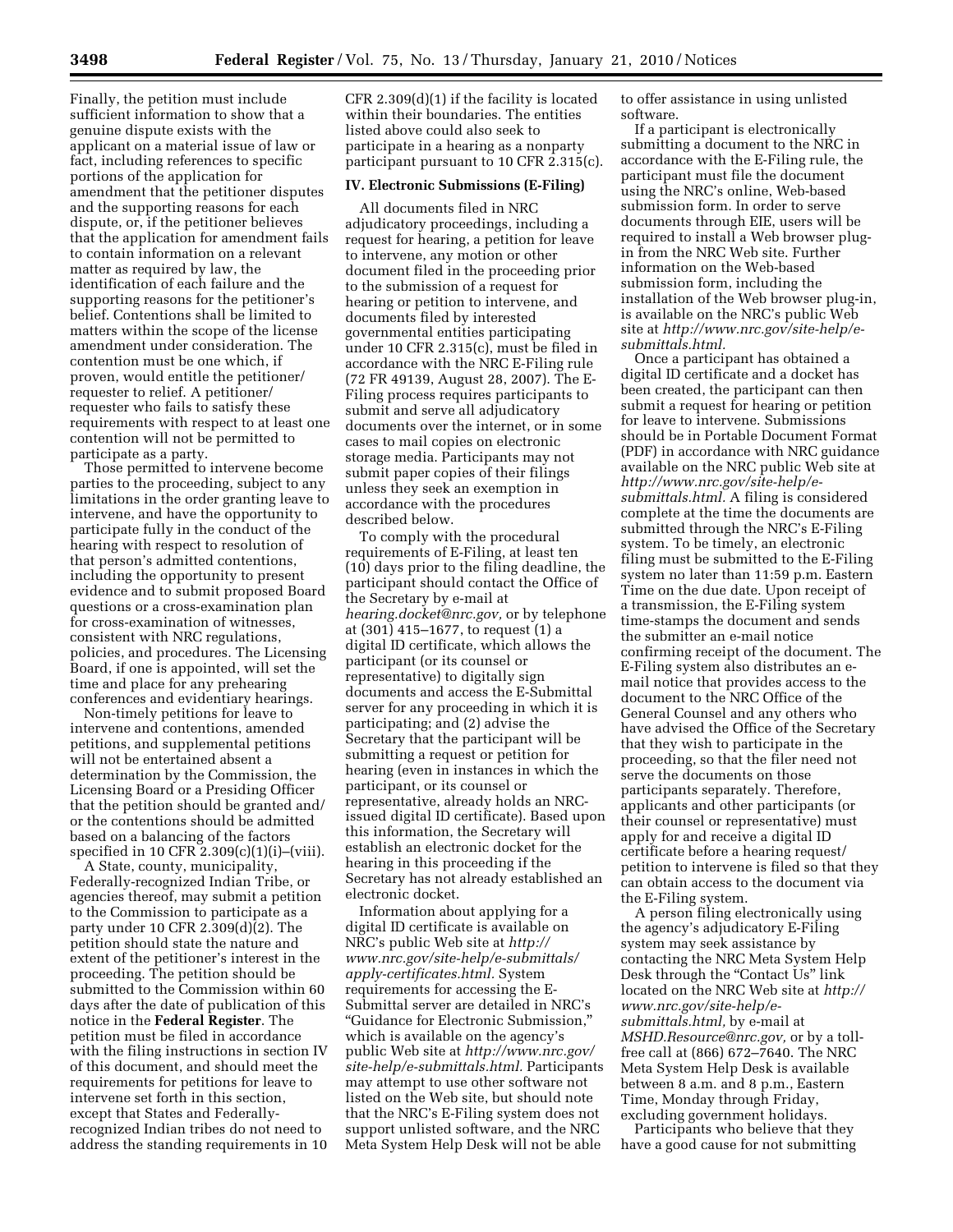documents electronically must file an exemption request, in accordance with 10 CFR 2.302(g), with their initial paper filing requesting authorization to continue to submit documents in paper format. Such filings must be submitted by: (1) First class mail addressed to the Office of the Secretary of the Commission, U.S. Nuclear Regulatory Commission, Washington, DC 20555– 0001, Attention: Rulemaking and Adjudications Staff; or (2) courier, express mail, or expedited delivery service to the Office of the Secretary, Sixteenth Floor, One White Flint North, 11555 Rockville Pike, Rockville, Maryland 20852, Attention: Rulemaking and Adjudications Staff. Participants filing a document in this manner are responsible for serving the document on all other participants. Filing is considered complete by first-class mail as of the time of deposit in the mail, or by courier, express mail, or expedited delivery service upon depositing the document with the provider of the service. A presiding officer, having granted an exemption request from using E-Filing, may require a participant or party to use E-Filing if the presiding officer subsequently determines that the

use of E-Filing no longer exists. Documents submitted in adjudicatory proceedings will appear in NRC's electronic hearing docket which is available to the public at *http:// ehd.nrc.gov/EHD*\_*Proceeding/home.asp,*  unless excluded pursuant to an order of the Commission, or the presiding officer. Participants are requested not to include personal privacy information, such as social security numbers, home addresses, or home phone numbers in their filings, unless an NRC regulation or other law requires submission of such information. With respect to copyrighted works, except for limited excerpts that serve the purpose of the adjudicatory filings and would constitute a Fair Use application, participants are requested not to include copyrighted materials in their submission.

reason for granting the exemption from

#### **V. Hybrid Hearing Procedures**

The Commission hereby provides notice that this is a proceeding on an application for a license amendment falling within the scope of section 134 of the Nuclear Waste Policy Act of 1982 (NWPA), 42 U.S.C. 10154. Under section 134 of the NWPA, the Commission, at the request of any party to the proceeding, must use hybrid hearing procedures with respect to "any matter which the Commission determines to be in controversy among the parties.''

The hybrid procedures in section 134 provide for oral argument on matters in controversy, preceded by discovery under the Commission's rules and the designation, following argument of only those factual issues that involve a genuine and substantial dispute, together with any remaining questions of law, to be resolved in an adjudicatory hearing. Actual adjudicatory hearings are to be held on only those issues found to meet the criteria of section 134 and set for hearing after oral argument.

The Commission's rules implementing section 134 of the NWPA are found in 10 CFR Part 2, Subpart K, ''Hybrid Hearing Procedures for Expansion of Spent Fuel Storage Capacity at Civilian Nuclear Power Reactors.'' Under those rules, any party to the proceeding may invoke the hybrid hearing procedures by filing with the presiding officer a written request for oral argument under 10 CFR 2.1109. To be timely, the request must be filed together with a request for hearing/ petition to intervene, filed in accordance with 10 CFR 2.309. If it is determined a hearing will be held, the presiding officer must grant a timely request for oral argument. The presiding officer may grant an untimely request for oral argument only upon a showing of good cause by the requesting party for the failure to file on time and after providing the other parties an opportunity to respond to the untimely request. If the presiding officer grants a request for oral argument, any hearing held on the application must be conducted in accordance with the hybrid hearing procedures. In essence, those procedures limit the time available for discovery and require that an oral argument be held to determine whether any contentions must be resolved in an adjudicatory hearing. If no party to the proceeding timely requests oral argument, and if all untimely requests for oral argument are denied, then the usual procedures in 10 CFR Part 2, Subpart L apply.

For further details with respect to this license amendment application, see the application for amendment dated July 8, 2009, (ADAMS Accession Nos. ML091940177 and ML091940178), as supplemented by letters dated September 28 and October 26, 2009 (ADAMS Accession Nos. ML092950437 and ML093020080) which are available for public inspection at the Commission's PDR, located at One White Flint North, Public File Area O1 F21, 11555 Rockville Pike (first floor), Rockville, Maryland. Publicly available records will be accessible electronically from the ADAMS Public Electronic Reading Room on the Internet at the

NRC Web site, *http://www.nrc.gov/ reading-rm/adams.html.* Persons who do not have access to ADAMS or who encounter problems in accessing the documents located in ADAMS should contact the NRC PDR Reference staff by telephone at 1–800–397–4209, or 301– 415–4737, or by e-mail to *pdr.resource@nrc.gov.* 

*Attorney for the licensee:* William C. Dennis, Assistant General Counsel, Entergy Nuclear Operations, Inc., 440 Hamilton Avenue, White Plains, NY 10601.

## **Order Imposing Procedures for Access to Sensitive Unclassified Non-Safeguards Information for Contention Preparation**

A. This Order contains instructions regarding how potential parties to this proceeding may request access to documents containing Sensitive Unclassified Non-Safeguards Information (SUNSI).

B. Within 10 days after publication of this notice of hearing and opportunity to petition for leave to intervene, any potential party who believes access to SUNSI is necessary to respond to this notice may request such access. A "potential party" is any person who intends to participate as a party by demonstrating standing and filing an admissible contention under 10 CFR 2.309. Requests for access to SUNSI submitted later than 10 days after publication will not be considered absent a showing of good cause for the late filing, addressing why the request could not have been filed earlier.

C. The requester shall submit a letter requesting permission to access SUNSI to the Office of the Secretary, U.S. Nuclear Regulatory Commission, Washington, DC 20555–0001, Attention: Rulemakings and Adjudications Staff, and provide a copy to the Associate General Counsel for Hearings, Enforcement and Administration, Office of the General Counsel, Washington, DC 20555–0001. The expedited delivery or courier mail address for both offices is: U.S. Nuclear Regulatory Commission, 11555 Rockville Pike, Rockville, Maryland 20852. The e-mail address for the Office of the Secretary and the Office of the General Counsel are *Hearing.Docket@nrc.gov* and *OGCmailcenter@nrc.gov,* respectively.1 The request must include the following information:

<sup>1</sup>While a request for hearing or petition to intervene in this proceeding must comply with the filing requirements of the NRC's "E-Filing Rule," the initial request to access SUNSI under these procedures should be submitted as described in this paragraph.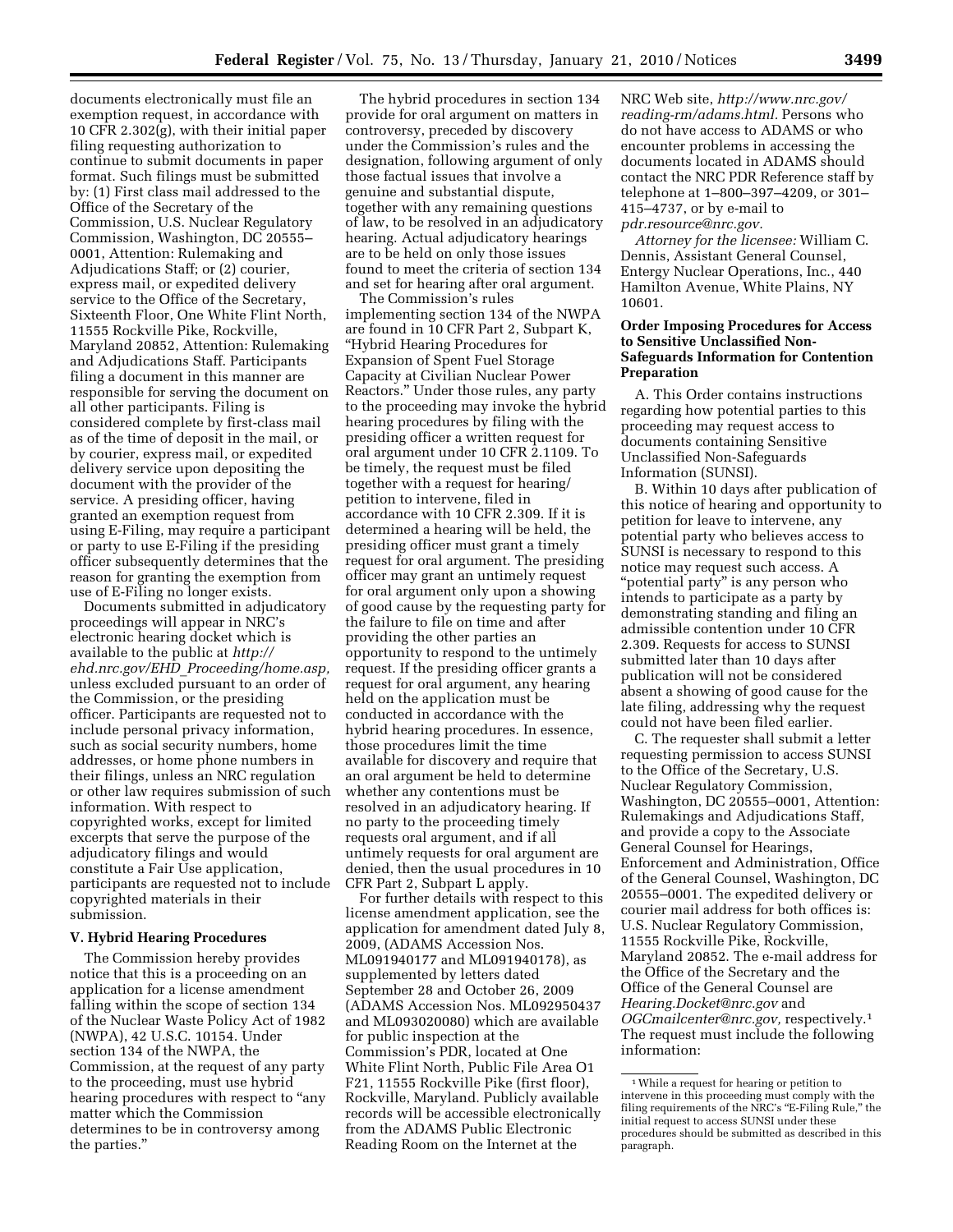(1) A description of the licensing action with a citation to this **Federal Register** notice;

(2) The name and address of the potential party and a description of the potential party's particularized interest that could be harmed by the action identified in C.(1);

(3) The identity of the individual or entity requesting access to SUNSI and the requester's basis for the need for the information in order to meaningfully participate in this adjudicatory proceeding. In particular, the request must explain why publicly-available versions of the information requested would not be sufficient to provide the basis and specificity for a proffered contention;

D. Based on an evaluation of the information submitted under paragraph C.(3) the NRC staff will determine within 10 days of receipt of the request whether:

(1) There is a reasonable basis to believe the petitioner is likely to establish standing to participate in this NRC proceeding; and

(2) The requestor has established a legitimate need for access to SUNSI.

E. If the NRC staff determines that the requestor satisfies both D.(1) and D.(2) above, the NRC staff will notify the requestor in writing that access to SUNSI has been granted. The written notification will contain instructions on how the requestor may obtain copies of the requested documents, and any other conditions that may apply to access to those documents. These conditions may include, but are not limited to, the signing of a Non-Disclosure Agreement or Affidavit, or Protective Order 2 setting forth terms and conditions to prevent the unauthorized or inadvertent disclosure of SUNSI by each individual who will be granted access to SUNSI.

F. Filing of Contentions. Any contentions in these proceedings that are based upon the information received as a result of the request made for SUNSI must be filed by the requestor no later than 25 days after the requestor is granted access to that information. However, if more than 25 days remain between the date the petitioner is granted access to the information and the deadline for filing all other contentions (as established in the notice of hearing or opportunity for hearing), the petitioner may file its SUNSI contentions by that later deadline.

G. Review of Denials of Access.

(1) If the request for access to SUNSI is denied by the NRC staff either after a determination on standing and need for access, or after a determination on trustworthiness and reliability, the NRC staff shall immediately notify the requestor in writing, briefly stating the reason or reasons for the denial.

(2) The requester may challenge the NRC staff's adverse determination by filing a challenge within 5 days of receipt of that determination with: (a) The presiding officer designated in this proceeding; (b) if no presiding officer has been appointed, the Chief Administrative Judge, or if he or she is unavailable, another administrative judge, or an administrative law judge with jurisdiction pursuant to 10 CFR 2.318(a); or (c) if another officer has been designated to rule on information access issues, with that officer.

H. Review of Grants of Access. A party other than the requester may challenge an NRC staff determination granting access to SUNSI whose release would harm that party's interest independent of the proceeding. Such a challenge must be filed with the Chief Administrative Judge within 5 days of the notification by the NRC staff of its grant of access.

If challenges to the NRC staff determinations are filed, these procedures give way to the normal process for litigating disputes concerning access to information. The availability of interlocutory review by the Commission of orders ruling on such NRC staff determinations (whether granting or denying access) is governed by 10 CFR 2.311.3

I. The Commission expects that the NRC staff and presiding officers (and any other reviewing officers) will consider and resolve requests for access to SUNSI, and motions for protective orders, in a timely fashion in order to minimize any unnecessary delays in identifying those petitioners who have standing and who have propounded contentions meeting the specificity and basis requirements in 10 CFR Part 2. Attachment 1 to this Order summarizes the general target schedule for processing and resolving requests under these procedures.

*It is so ordered.* 

Dated at Rockville, Maryland, this 14th day of January, 2010.

For the Commission.

## **Annette L. Vietti-Cook,**

*Secretary of the Commission.* 

ATTACHMENT 1—GENERAL TARGET SCHEDULE FOR PROCESSING AND RESOLVING REQUESTS FOR ACCESS TO SENSITIVE UNCLASSIFIED NON-SAFEGUARDS INFORMATION IN THIS PROCEEDING

| Day   | Event/activity                                                                                                                                                                                                                                                                                                                                                                                                                                                                                                                                                                                                      |
|-------|---------------------------------------------------------------------------------------------------------------------------------------------------------------------------------------------------------------------------------------------------------------------------------------------------------------------------------------------------------------------------------------------------------------------------------------------------------------------------------------------------------------------------------------------------------------------------------------------------------------------|
| 0     | Publication of FEDERAL REGISTER notice of hearing and opportunity to petition for leave to intervene, including order with instruc-<br>tions for access requests.                                                                                                                                                                                                                                                                                                                                                                                                                                                   |
| 10    | Deadline for submitting requests for access to Sensitive Unclassified Non-Safequards Information (SUNSI) with information: sup-<br>porting the standing of a potential party identified by name and address; describing the need for the information in order for the<br>potential party to participate meaningfully in an adjudicatory proceeding.                                                                                                                                                                                                                                                                 |
| 60  1 | Deadline for submitting petition for intervention containing: (i) Demonstration of standing; (ii) all contentions whose formulation does<br>not require access to SUNSI (+25 Answers to petition for intervention; +7 petitioner/requestor reply).                                                                                                                                                                                                                                                                                                                                                                  |
| 20    | Nuclear Regulatory Commission (NRC) staff informs the requester of the staff's determination whether the request for access pro-<br>vides a reasonable basis to believe standing can be established and shows need for SUNSI. (NRC staff also informs any party<br>to the proceeding whose interest independent of the proceeding would be harmed by the release of the information.) If NRC staff<br>makes the finding of need for SUNSI and likelihood of standing. NRC staff begins document processing (preparation of<br>redactions or review of redacted documents).                                          |
| 25    | If NRC staff finds no "need" or no likelihood of standing, the deadline for petitioner/requester to file a motion seeking a ruling to re-<br>verse the NRC staff's denial of access; NRC staff files copy of access determination with the presiding officer (or Chief Adminis-<br>trative Judge or other designated officer, as appropriate). If NRC staff finds "need" for SUNSI, the deadline for any party to the<br>proceeding whose interest independent of the proceeding would be harmed by the release of the information to file a motion<br>seeking a ruling to reverse the NRC staff's grant of access. |

<sup>2</sup>Any motion for Protective Order or draft Non-Disclosure Affidavit or Agreement for SUNSI must be filed with the presiding officer or the Chief Administrative Judge if the presiding officer has not

<sup>3</sup>Requesters should note that the filing

requirements of the NRC's E-Filing Rule (72 FR 49139; August 28, 2007) apply to appeals of NRC

staff determinations (because they must be served on a presiding officer or the Commission, as applicable), but not to the initial SUNSI request submitted to the NRC staff under these procedures.

yet been designated, within 30 days of the deadline for the receipt of the written access request.